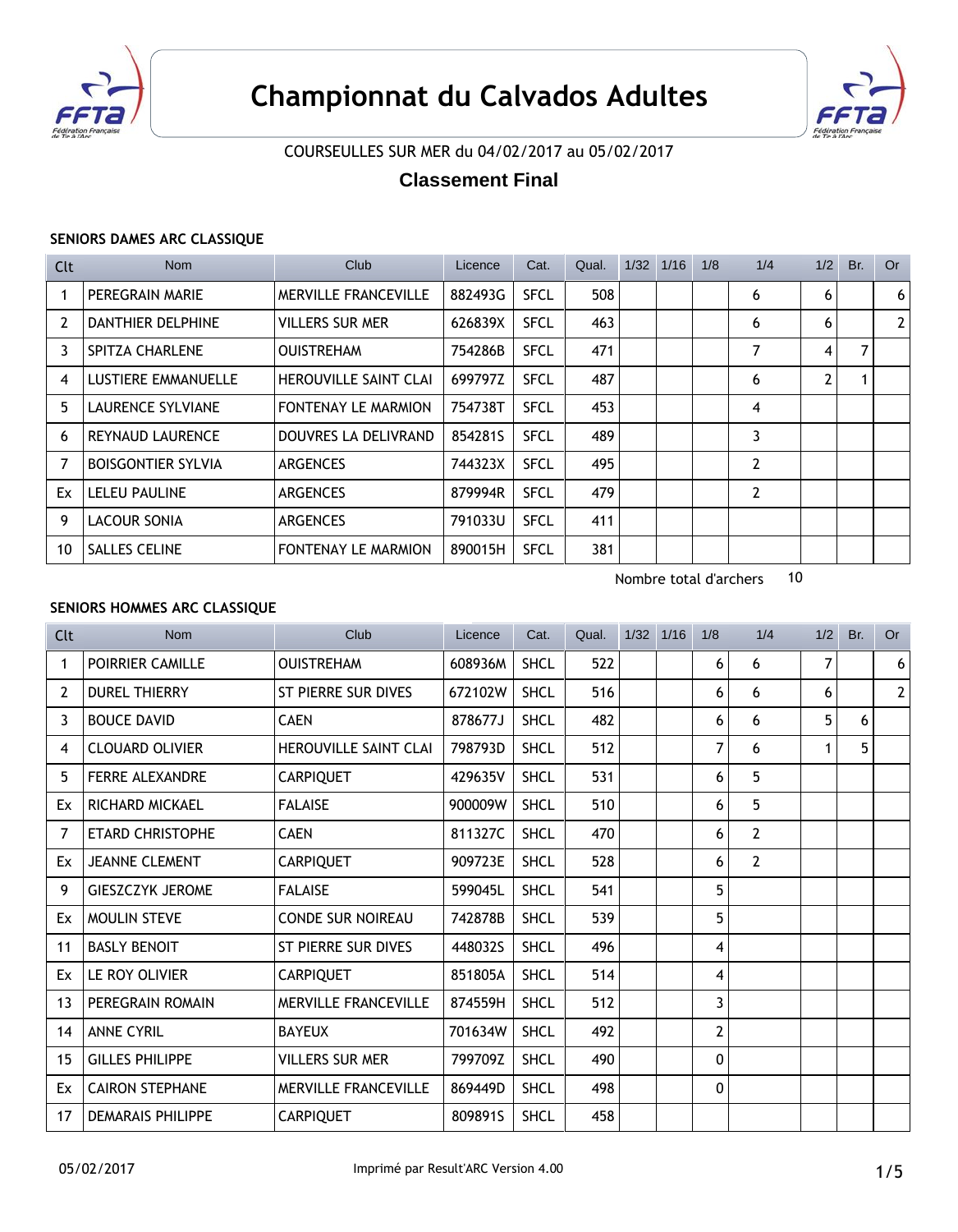| 18 | <b>RENOUF GUILLAUME</b> | <b>VERSON</b>                | 297926H | <b>SHCL</b> | 455 |  |  |  |  |
|----|-------------------------|------------------------------|---------|-------------|-----|--|--|--|--|
| 19 | <b>LANGLOIS PAUL</b>    | <b>CAEN</b>                  | 749305M | <b>SHCL</b> | 451 |  |  |  |  |
| 20 | <b>AUGUE PASCAL</b>     | <b>CARPIQUET</b>             | 861508X | <b>SHCL</b> | 444 |  |  |  |  |
| 21 | EPINETTE NICOLAS        | <b>OUISTREHAM</b>            | 369277N | <b>SHCL</b> | 439 |  |  |  |  |
|    | <b>LUSTIERE FLORENT</b> | <b>HEROUVILLE SAINT CLAI</b> | 745601L | <b>SHCL</b> | 401 |  |  |  |  |

Nombre total d'archers 22

# **VETERANS DAMES ARC CLASSIQUE**

| Clt | <b>Nom</b>                | Club                  | Licence | Cat.        | Qual. | $1/32$ $1/16$ | 1/8 | 1/4 | 1/2 | Br. | Or             |
|-----|---------------------------|-----------------------|---------|-------------|-------|---------------|-----|-----|-----|-----|----------------|
|     | POIRRIER VERONIQUE        | <b>OUISTREHAM</b>     | 609814S | <b>VFCL</b> | 520   |               |     |     |     |     | 6 <sup>1</sup> |
|     | <b>FRIEDRICH ISABELLE</b> | MERVILLE FRANCEVILLE  | 670980B | <b>VFCL</b> | 494   |               |     |     |     |     | 0              |
|     | <b>CARRANO VALERIE</b>    | <b>THURY HARCOURT</b> | 004541L | <b>VFCL</b> | 480   |               |     |     |     |     |                |
|     | DUPONT MARIE-LAURE        | <b>FALAISE</b>        | 782121G | <b>VFCL</b> | 500   |               |     |     | ь   |     |                |

Nombre total d'archers 4

# **VETERANS HOMMES ARC CLASSIQUE**

| Clt | <b>Nom</b>                | Club                         | Licence | Cat.        | Qual. | $1/32$ $1/16$ | 1/8 | 1/4            | 1/2 | Br.      | <b>Or</b> |
|-----|---------------------------|------------------------------|---------|-------------|-------|---------------|-----|----------------|-----|----------|-----------|
| 1   | <b>PALY OLIVIER</b>       | <b>CARPIQUET</b>             | 800914J | <b>VHCL</b> | 541   |               |     | 7              | 6   |          | 6         |
| 2   | <b>GUESDON OLIVIER</b>    | <b>CAEN</b>                  | 701655U | <b>VHCL</b> | 528   |               |     | 6              | 6   |          | $\vert$   |
| 3   | <b>CHAPON THIERRY</b>     | HEROUVILLE SAINT CLAI        | 800075X | <b>VHCL</b> | 522   |               |     | 6              | 5   | 6        |           |
| 4   | <b>MEYER PASCAL</b>       | DOUVRES LA DELIVRAND         | 649972S | <b>VHCL</b> | 514   |               |     | 6              | 0   | $\Omega$ |           |
| 5.  | <b>GAUTHIER LAURENT</b>   | <b>COURSEULLES SUR MER</b>   | 312274D | <b>VHCL</b> | 505   |               |     | 4              |     |          |           |
| 6   | <b>CARRANO CHRISTOPHE</b> | THURY HARCOURT               | 202696X | <b>VHCL</b> | 522   |               |     | $\overline{2}$ |     |          |           |
| Ex  | PAYSANT BRUNO             | <b>CARPIQUET</b>             | 827246F | <b>VHCL</b> | 524   |               |     | $\overline{2}$ |     |          |           |
| 8   | MEZERAY BERTRAND          | <b>ARGENCES</b>              | 311924Y | <b>VHCL</b> | 503   |               |     | 1              |     |          |           |
| 9   | <b>TABURET REGIS</b>      | <b>HEROUVILLE SAINT CLAI</b> | 726105V | <b>VHCL</b> | 502   |               |     |                |     |          |           |
| 10  | <b>DURAND PHILIPPE</b>    | <b>CAEN</b>                  | 466148H | <b>VHCL</b> | 479   |               |     |                |     |          |           |
| 11  | <b>CAPDEVILA PHILIPPE</b> | <b>OUISTREHAM</b>            | 914836M | <b>VHCL</b> | 436   |               |     |                |     |          |           |
| 12  | <b>BERTHET ANDRE</b>      | <b>OUISTREHAM</b>            | 889166K | <b>VHCL</b> | 216   |               |     |                |     |          |           |

Nombre total d'archers 12

### **SUPER VETERANS DAMES ARC CLASSIQUE**

| Clt | Nom                     | Club                 | Licence | Cat.         | Qual. | $1/32$ $1/16$ | 1/8 | 1/4 | 1/2 | Br. | Or |
|-----|-------------------------|----------------------|---------|--------------|-------|---------------|-----|-----|-----|-----|----|
|     | <b>MURAIL FRANCOISE</b> | VILLERS SUR MER      | 827827M | <b>SVFCL</b> | 480   |               |     |     |     |     |    |
|     | <b>MATRON DOMINIQUE</b> | <b>OUISTREHAM</b>    | 835003M | <b>SVFCL</b> | 401   |               |     |     |     |     |    |
|     | PETIT COLETTE           | DOUVRES LA DELIVRAND | 848184P | <b>SVFCL</b> | 284   |               |     |     |     |     |    |

Nombre total d'archers 3

### **SUPER VETERANS HOMMES ARC CLASSIQUE**

| Clt | <b>Nom</b>             | Club             | Licence | Cat.         | Qual. | 1/32 | 1/16 | 1/8 | 1/4 | 1/2 | <b>Br</b> | Or |
|-----|------------------------|------------------|---------|--------------|-------|------|------|-----|-----|-----|-----------|----|
|     | <b>HAUTEUR MARC</b>    | <b>CARPIQUET</b> | 717062R | <b>SVHCL</b> | 501   |      |      |     | O   |     |           |    |
|     | <b>BREHIER JACQUES</b> | <b>VIRE</b>      | 857216G | <b>SVHCL</b> | 501   |      |      |     | O   |     |           |    |
|     | <b>LANCON FRANCK</b>   | <b>VERSON</b>    | 415435K | <b>SVHCL</b> | 479   |      |      |     | O   |     |           |    |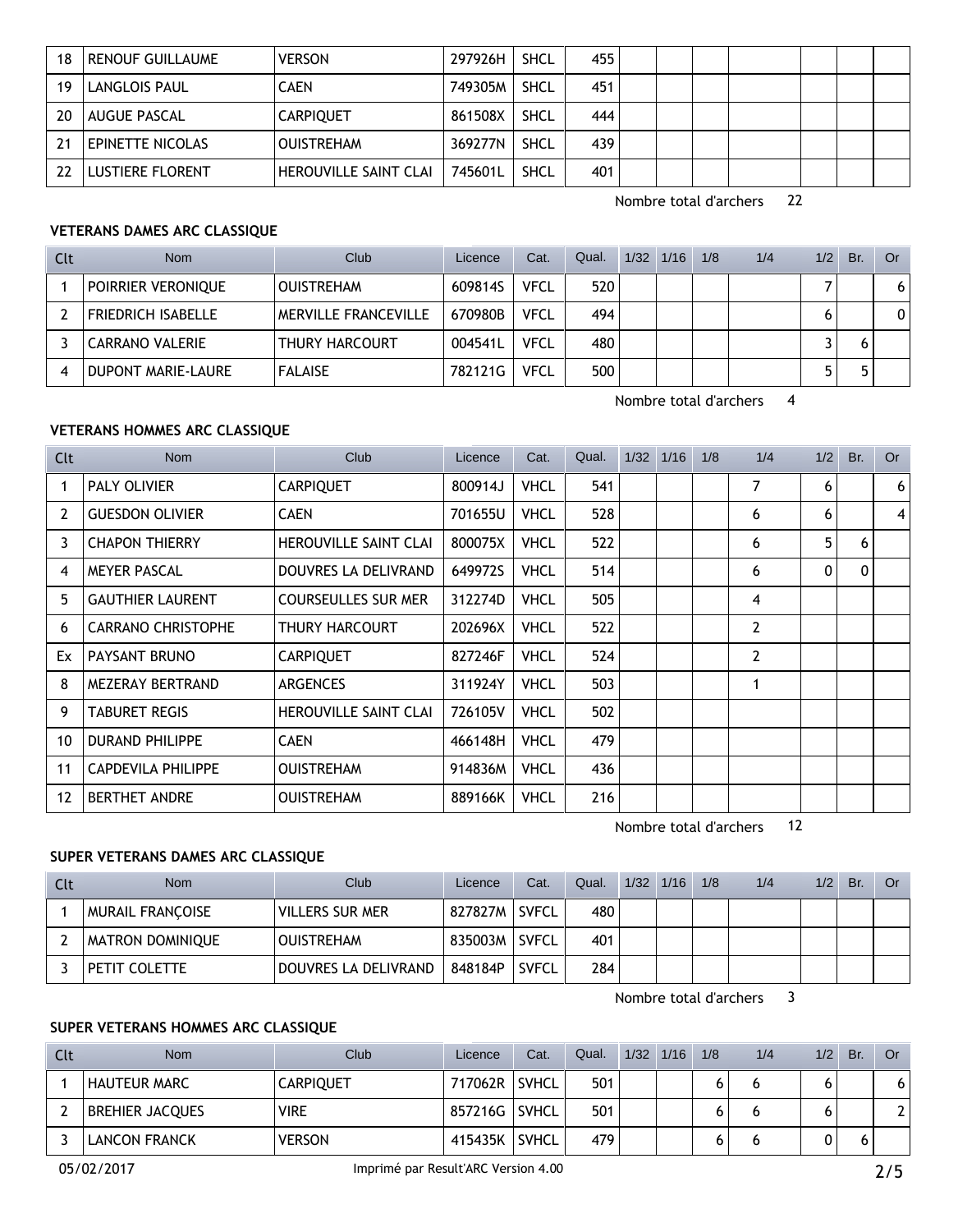| 4                 | <b>RENOUF PHILIPPE</b>    | <b>VERSON</b>              | 346916H | <b>SVHCL</b> | 438 |  | 6              | 6              | 4 | $\Omega$ |  |
|-------------------|---------------------------|----------------------------|---------|--------------|-----|--|----------------|----------------|---|----------|--|
| 5                 | LEPELLETIER CHARLES       | <b>COURSEULLES SUR MER</b> | 826665Z | <b>SVHCL</b> | 489 |  | 6              | 5              |   |          |  |
| 6                 | <b>ALLARD CHRISTIAN</b>   | <b>COURSEULLES SUR MER</b> | 717580D | <b>SVHCL</b> | 461 |  | 6              | 4              |   |          |  |
| 7                 | JEANNE GERARD             | <b>CAEN</b>                | 381088B | <b>SVHCL</b> | 497 |  | 6              | $\overline{2}$ |   |          |  |
| Ex                | <b>BOUGENEAUX ALAIN</b>   | <b>BAYEUX</b>              | 073031G | <b>SVHCL</b> | 449 |  | 6              | $\overline{2}$ |   |          |  |
| 9                 | <b>DUVAL DANIEL</b>       | DOUVRES LA DELIVRAND       | 450383X | <b>SVHCL</b> | 464 |  | 4              |                |   |          |  |
| Ex                | DELAMARCHE MICHEL         | ST PIERRE SUR DIVES        | 040881L | <b>SVHCL</b> | 479 |  | 4              |                |   |          |  |
| Ex                | <b>BONILLO ROBERT</b>     | <b>BAYEUX</b>              | 753455Y | <b>SVHCL</b> | 406 |  | 4              |                |   |          |  |
| $12 \overline{ }$ | <b>MALHERBE CHRISTIAN</b> | DOUVRES LA DELIVRAND       | 347420F | <b>SVHCL</b> | 436 |  | $\overline{2}$ |                |   |          |  |
| Ex                | <b>POTIN CLAUDE</b>       | <b>BAYEUX</b>              | 677149G | <b>SVHCL</b> | 440 |  | $\overline{2}$ |                |   |          |  |
| Ex                | <b>VERITE BERNARD</b>     | <b>COURSEULLES SUR MER</b> | 778203Y | <b>SVHCL</b> | 403 |  | $\overline{2}$ |                |   |          |  |
| 15                | LEBREDONCHEL ALAIN        | ST PIERRE SUR DIVES        | 855698G | <b>SVHCL</b> | 423 |  | $\mathbf{0}$   |                |   |          |  |
| Ex                | <b>CORTES JOSE LUIS</b>   | <b>OUISTREHAM</b>          | 869185S | <b>SVHCL</b> | 458 |  | 0              |                |   |          |  |

# Nombre total d'archers 16

# **SENIORS DAMES ARC A POULIES**

| <b>Clt</b> | Nom               | Club                  | Licence   | Cat.        | Qual. | $1/32$ $1/16$ | 1/8 | 1/4 | 1/2 | Br. | Or. |
|------------|-------------------|-----------------------|-----------|-------------|-------|---------------|-----|-----|-----|-----|-----|
|            | REGNASCO MELISSA  | CAEN                  | 904667J   | <b>SFCO</b> | 566   |               |     |     |     |     |     |
|            | POULINGUE VALERIE | l St pierre sur dives | 814319E   | <b>SFCO</b> | 550   |               |     |     |     |     |     |
|            | DARCILLON CECILE  | FONTENAY LE MARMION   | . 771397A | <b>SFCO</b> | 549   |               |     |     |     |     |     |

Nombre total d'archers 3

### **SENIORS HOMMES ARC A POULIES**

| Clt            | <b>Nom</b>                     | Club                       | Licence | Cat.        | Qual. | 1/32 1/16 | 1/8 | 1/4 | 1/2 | Br. | <b>Or</b> |
|----------------|--------------------------------|----------------------------|---------|-------------|-------|-----------|-----|-----|-----|-----|-----------|
| 1              | POULINGUE OLIVIER              | ST PIERRE SUR DIVES        | 672124V | <b>SHCO</b> | 581   |           | 145 | 147 | 142 |     | 146       |
| $\overline{2}$ | REGNASCO SANTIAGO              | <b>CAEN</b>                | 931293A | <b>SHCO</b> | 576   |           | 144 | 138 | 144 |     | 141       |
| 3              | <b>BAILLEUL MICHEL</b>         | <b>ARGENCES</b>            | 793222Y | <b>SHCO</b> | 568   |           | 143 | 142 | 141 | 139 |           |
| 4              | <b>LEGRAND CHRISTOPHE</b>      | ARGENCES                   | 732164F | <b>SHCO</b> | 563   |           | 141 | 141 | 141 | 139 |           |
| 5              | <b>ANFRAY GILDAS</b>           | FONTENAY LE MARMION        | 717158V | <b>SHCO</b> | 571   |           | 139 | 137 |     |     |           |
| Ex             | <b>LECUYER FRANCOIS</b>        | <b>VIRE</b>                | 766964G | <b>SHCO</b> | 559   |           | 137 | 137 |     |     |           |
| 7              | <b>DUPONT OLIVIER</b>          | FONTENAY LE MARMION        | 723986S | <b>SHCO</b> | 557   |           | 141 | 136 |     |     |           |
| 8              | <b>DARCILLON DENIS</b>         | <b>FONTENAY LE MARMION</b> | 771395Y | <b>SHCO</b> | 568   |           | 144 | 131 |     |     |           |
| 9              | <b>LEPETIT KARIM</b>           | <b>COURSEULLES SUR MER</b> | 747973P | <b>SHCO</b> | 544   |           | 139 |     |     |     |           |
| 10             | <b>BOUET LUDOVIC</b>           | <b>ARGENCES</b>            | 713285K | SHCO        | 543   |           | 138 |     |     |     |           |
| 11             | <b>NORMAND RODRIGUE</b>        | <b>CARPIQUET</b>           | 747744R | <b>SHCO</b> | 527   |           | 137 |     |     |     |           |
| Ex             | MOULIN STEVE                   | <b>CONDE SUR NOIREAU</b>   | 742878B | <b>SHCO</b> | 543   |           | 137 |     |     |     |           |
| 13             | DELIQUAIRE OLIVIER             | VILLERS SUR MER            | 325021J | <b>SHCO</b> | 558   |           | 134 |     |     |     |           |
| 14             | <b>OUZOUF CHRISTOPHE</b>       | <b>ARGENCES</b>            | 826745L | <b>SHCO</b> | 538   |           | 133 |     |     |     |           |
| 15             | <b>VILLEROY JEAN-SEBASTIEN</b> | <b>ARGENCES</b>            | 690137Z | <b>SHCO</b> | 547   |           | 126 |     |     |     |           |
| 16             | <b>RENOUF GUILLAUME</b>        | <b>VERSON</b>              | 297926H | <b>SHCO</b> | 510   |           | 106 |     |     |     |           |

Nombre total d'archers 16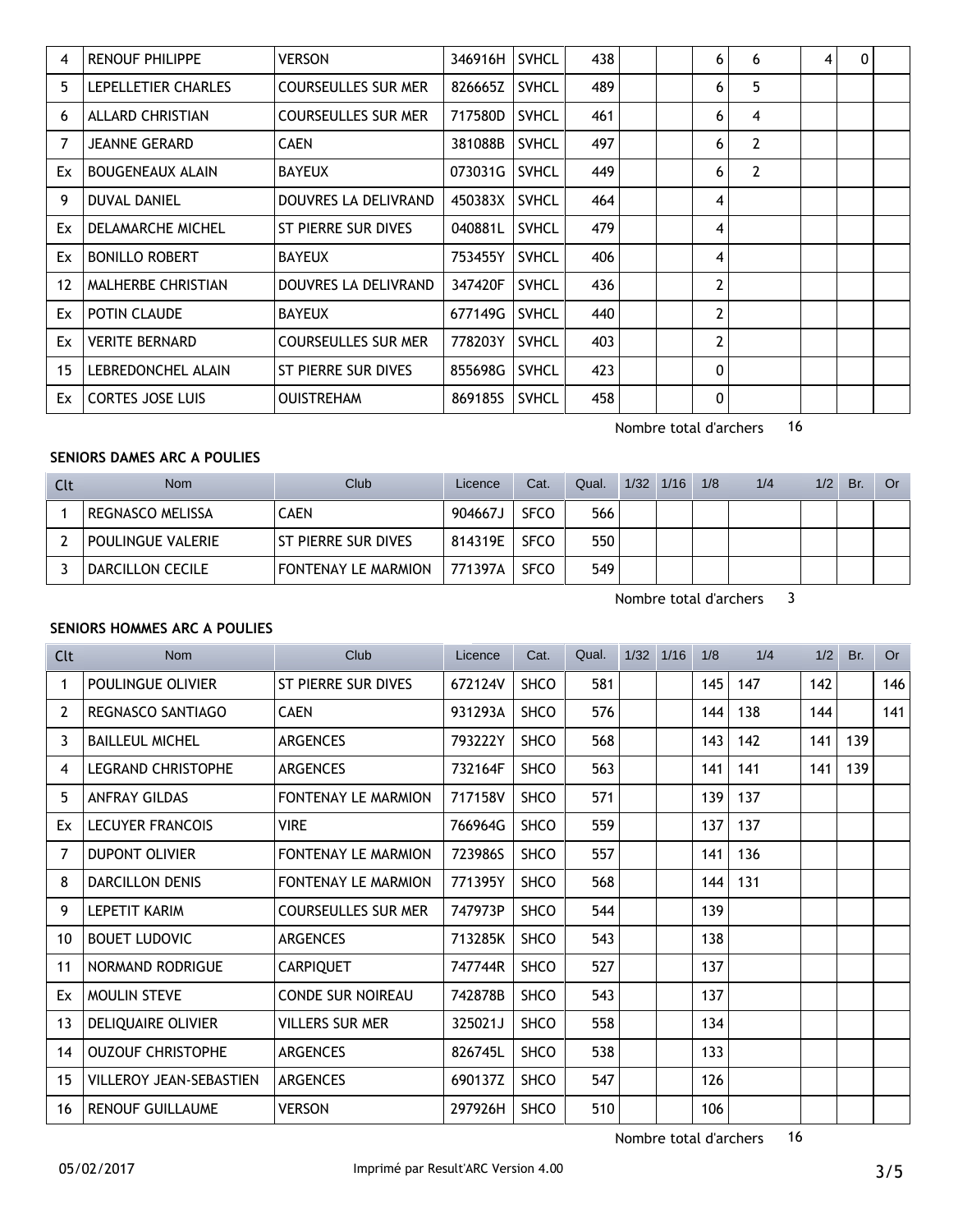### **VETERANS HOMMES ARC A POULIES**

| Clt | <b>Nom</b>                | Club                        | Licence | Cat.        | Qual. | 1/32 | 1/16 | 1/8 | 1/4 | 1/2 | Br. | Or  |
|-----|---------------------------|-----------------------------|---------|-------------|-------|------|------|-----|-----|-----|-----|-----|
|     | <b>CARVILLE WILLIAM</b>   | <b>CAEN</b>                 | 693837W | <b>VHCO</b> | 563   |      |      |     |     | 138 |     | 140 |
|     | <b>BERTAULD NICOLAS</b>   | <b>FALAISE</b>              | 782123J | <b>VHCO</b> | 553   |      |      |     |     | 136 |     | 138 |
|     | <b>LECOUTURIER ERNEST</b> | <b>CARPIQUET</b>            | 855766F | <b>VHCO</b> | 536   |      |      |     |     | 132 | 138 |     |
| 4   | NIARD JEAN-PHILIPPE       | <b>MERVILLE FRANCEVILLE</b> | 877533R | <b>VHCO</b> | 526   |      |      |     |     | 119 | 122 |     |
| 5   | OLIVIER FREDERIC          | <b>CAEN</b>                 | 649975V | <b>VHCO</b> | 526   |      |      |     |     |     |     |     |
| 6   | SAGOT FREDERIC            | <b>CONDE SUR NOIREAU</b>    | 812793W | <b>VHCO</b> | 521   |      |      |     |     |     |     |     |

Nombre total d'archers 6

### **SUPER VETERANS DAMES ARC A POULIES**

| Clt | Nom              | Club            | Licence | Cat.         | Qual. | 1/32 | 1/16 | 1/8 | 1/4 | 1/2 | Br. | <b>Or</b> |
|-----|------------------|-----------------|---------|--------------|-------|------|------|-----|-----|-----|-----|-----------|
|     | AUTHOUART ANNICK | <b>ARGENCES</b> | 761618W | <b>SVFCO</b> | 484   |      |      |     |     |     |     |           |
|     | I MARY ELIANE    | <b>VIRE</b>     | 321880V | <b>SVFCO</b> | 479   |      |      |     |     |     |     |           |

Nombre total d'archers 2

# **SUPER VETERANS HOMMES ARC A POULIES**

| Clt | <b>Nom</b>           | Club                 | Licence | Cat.        | Qual. | $1/32$ $1/16$ | 1/8 | 1/4 | 1/2 | Br. | <b>Or</b> |
|-----|----------------------|----------------------|---------|-------------|-------|---------------|-----|-----|-----|-----|-----------|
|     | MALDONADO HUBERT     | <b>CARPIQUET</b>     | 872011N | <b>SVHC</b> | 547   |               |     |     | 140 |     | 137       |
|     | <b>OUIN PHILIPPE</b> | DOUVRES LA DELIVRAND | 761210C | <b>SVHC</b> | 552   |               |     |     | 140 |     | 123       |
|     | MARC JEAN PIERRE     | <b>CAEN</b>          | 388189V | <b>SVHC</b> | 547   |               |     |     | 135 | 137 |           |
| 4   | AUTHOUART JEAN MARIE | <b>ARGENCES</b>      | 761617V | <b>SVHC</b> | 539   |               |     |     | 134 | 135 |           |
| 5   | LHOTE JACQUES        | <b>CAEN</b>          | 602669A | <b>SVHC</b> | 532   |               |     |     |     |     |           |
| Ex  | LAJOIE MICHEL        | <b>CARPIQUET</b>     | 383577G | <b>SVHC</b> | 532   |               |     |     |     |     |           |
|     | LE MONNIER ALAIN     | <b>BAYEUX</b>        | 680476Y | <b>SVHC</b> | 513   |               |     |     |     |     |           |

Nombre total d'archers 7

#### **SCRATCH DAMES ARC NU**

| Clt | <b>Nom</b>                | Club                       | Licence | Cat.        | Qual. | 1/32 | 1/16 | 1/8 | 1/4 | 1/2 | Br. | Or             |
|-----|---------------------------|----------------------------|---------|-------------|-------|------|------|-----|-----|-----|-----|----------------|
|     | <b>BUFFET SYLVIANE</b>    | <b>LISIEUX</b>             | 878899A | <b>SFBB</b> | 444   |      |      |     |     | 6   |     | 6 <sup>1</sup> |
|     | <b>BOISGONTIER SYLVIA</b> | <b>ARGENCES</b>            | 744323X | <b>SFBB</b> | 395   |      |      |     |     | 6   |     | 5 <sup>1</sup> |
|     | LAURENCE SYLVIANE         | <b>FONTENAY LE MARMION</b> | 754738T | <b>SFBB</b> | 373   |      |      |     |     | ົ   |     |                |
| 4   | REYNAUD MANON             | DOUVRES LA DELIVRAND       | 861335J | <b>SFBB</b> | 345   |      |      |     |     | ົ   |     |                |
| 5   | <b>BADOUD FRANCOISE</b>   | <b>OUISTREHAM</b>          | 751844X | <b>SFBB</b> | 335   |      |      |     |     |     |     |                |
| 6   | TAVENNE MARINETTE         | <b>LISIEUX</b>             | 850500G | <b>SFBB</b> | 312   |      |      |     |     |     |     |                |

Nombre total d'archers 6

#### **SCRATCH HOMMES ARC NU**

| Clt | <b>Nom</b>               | Club                     | Licence | Cat.        | Qual. | 1/32 | 1/16 | 1/8 | 1/4 | 1/2 | Br. | <b>Or</b> |
|-----|--------------------------|--------------------------|---------|-------------|-------|------|------|-----|-----|-----|-----|-----------|
|     | THOMAS JEAN-JACQUES      | <b>CONDE SUR NOIREAU</b> | 386927Y | <b>SHBB</b> | 453   |      |      |     |     |     |     |           |
|     | <b>HAMON ALAIN</b>       | <b>VERSON</b>            | 434787V | <b>SHBB</b> | 477   |      |      |     |     |     |     |           |
|     | <b>BOISGONTIER HERVE</b> | <b>ARGENCES</b>          | 744948B | <b>SHBB</b> | 472   |      |      |     |     |     |     |           |
|     | MOREL MARC               | DOUVRES LA DELIVRAND     | 848171A | <b>SHBB</b> | 492   |      |      |     |     |     |     |           |